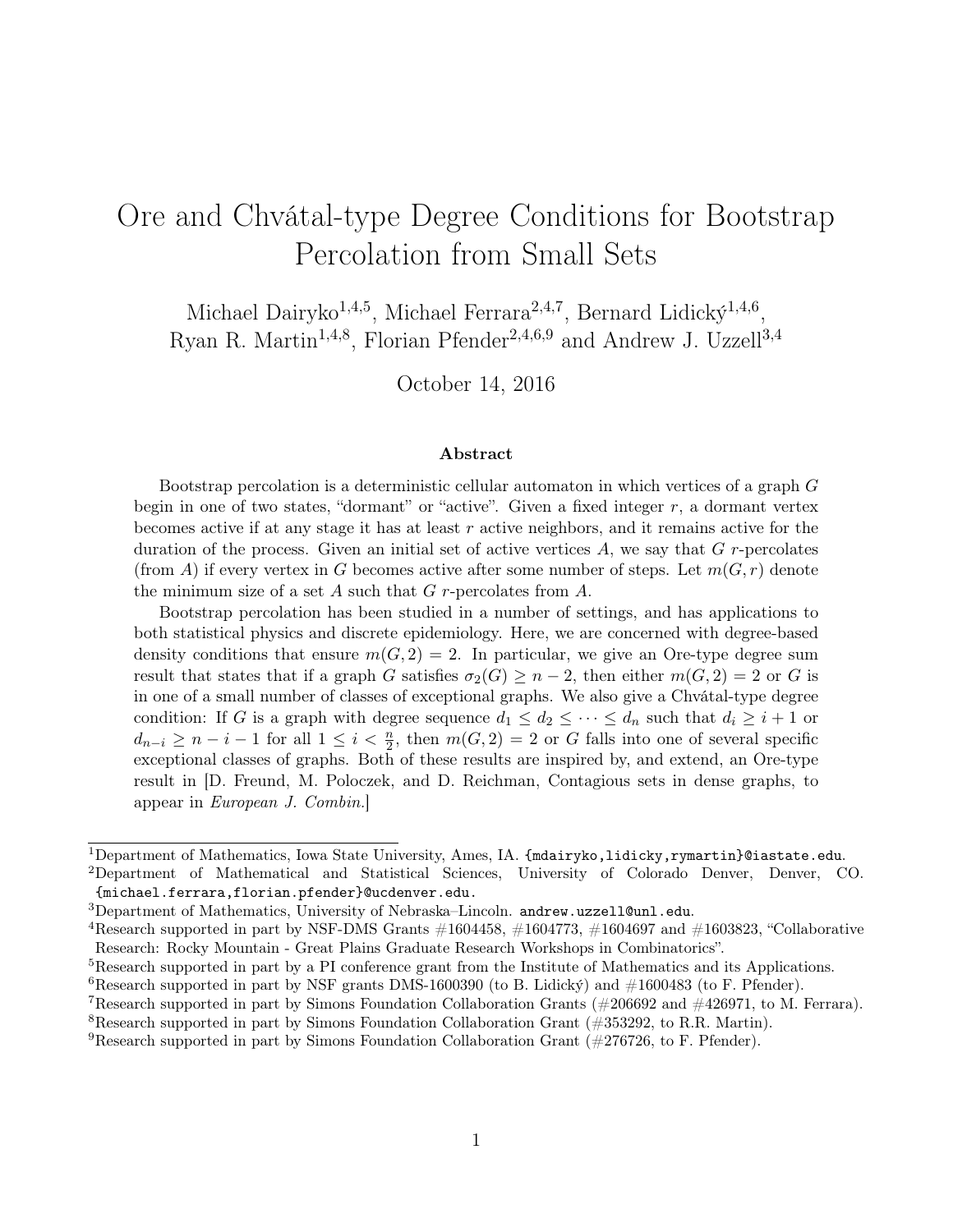### 1 Introduction

Bootstrap percolation, also known as the irreversible r-threshold process [\[17,](#page-12-0) [28\]](#page-13-0) is a deterministic cellular automaton first introduced by Chalupa, Leath, and Reich [\[13\]](#page-12-1). Vertices of a graph are in one of two states, "dormant" or "active." Given an integer  $r$ , a dormant vertex becomes active only if it is adjacent to at least r active vertices. Once a vertex is activated, it remains in that state for the remainder of the process.

More formally, consider a graph  $G$  and let  $A$  denote the initial set of active vertices. For a fixed  $r \in \mathbb{N}$ , the r-neighbor bootstrap percolation process on G occurs recursively by setting  $A = A_0$  and for each time step  $t \geq 0$ ,

$$
A_t = A_{t-1} \cup \{ v \in V(G) : |A_{t-1} \cap N(v)| \ge r \},\
$$

where  $N(v)$  denotes the neighborhood of the vertex v. If all of the vertices of G eventually become active, regardless of order, then we say that A is r-contagious or that G r-percolates from A. Given G and r, let  $m(G, r)$  denote the minimum size of an r-contagious set in G. (Observe that  $m(G, r) \ge \min\{r, |V(G)|\}.$ 

Originally, bootstrap percolation was studied on lattices by statistical physicists as a model of ferromagnetism [\[13\]](#page-12-1), and it can also be viewed as a model of discrete epidemiology, wherein a virus or other contagion is being transmitted across a network (cf.  $[7, 28]$  $[7, 28]$  $[7, 28]$ ). (In the latter context, each vertex is either "infected" or "uninfected".) Further applications include the spread of influence in social networks [\[14,](#page-12-2) [22\]](#page-12-3) and market stability in finance [\[2\]](#page-11-1).

Much attention has been devoted to examining percolation in a probabilistic setting, referred to in  $[7]$  as the *random disease problem*. In this setting, the initial activated set A is selected according to some probability distribution. The parameter of interest is then the probability that G r-percolates from A, and in particular determining the threshold probability  $p$  for which  $G$ almost surely does (or does not) r-percolate when vertices are placed in  $A$  independently with probability  $p$ . Results have been obtained in this setting for a number of families of graphs, including random regular graphs  $[8]$ , the Erdős–Rényi random graph  $G_{n,p}$  [\[18,](#page-12-5) [21\]](#page-12-6), hypercubes [\[3\]](#page-11-2), trees  $[6]$ , and grids  $[1, 4, 5]$  $[1, 4, 5]$  $[1, 4, 5]$  $[1, 4, 5]$  $[1, 4, 5]$ .

In addition, there has recently been some interest in extremal problems concerning percolation in various families of graphs [\[10,](#page-12-7) [26,](#page-13-1) [27\]](#page-13-2).

The problem has also been studied from the point of view of computational complexity. For  $r \geq 3$ , determining  $m(G, r)$  is NP-complete [\[17\]](#page-12-0), and determining  $m(G, 2)$  is NP-complete even for graphs with maximum degree  $4 \times 23$ . Furthermore, it is computationally difficult to approximate  $m(G, r)$  to within a polylogarithmic factor unless NP has quasi-polynomial algorithms [\[14\]](#page-12-2). Notice that  $m(G, 1)$  is always equal to the number of connected components of G.

### 1.1 Degree-Based Results

In this paper, we are interested in degree-based density conditions that ensure that a graph G will percolate from a small set of initially activated vertices. Freund, Poloczek, and Reichman [\[19\]](#page-12-9) showed that for each  $r \geq 2$ , if G has order n and  $\delta(G) \geq \frac{r-1}{r}$  $\frac{-1}{r}n$ , then  $m(G,r) = r$ . Note that when  $r = 2$ , this is the same as Dirac's condition for hamiltonicity [\[16\]](#page-12-10). Recently, Gunderson [\[20\]](#page-12-11)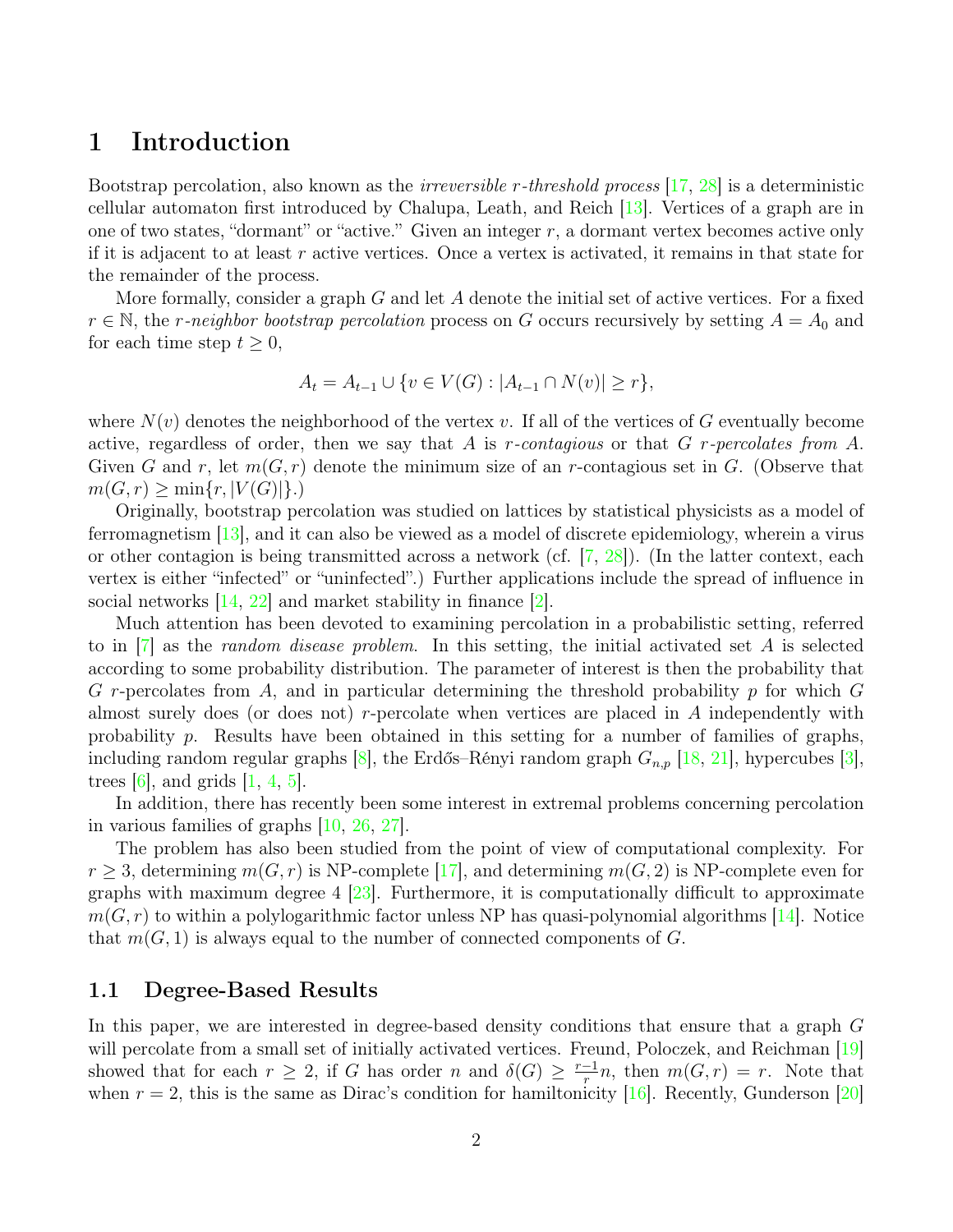

<span id="page-2-2"></span>Figure 1: The family  $\mathcal{X}$ : Small exceptional graphs for Theorem [2.](#page-2-0)

showed that if  $n \geq 13$  and  $\delta(G) \geq n/2 + 1$ , then  $m(G, 3) = 3$ , and that for each  $r \geq 4$ , if n is sufficiently large and  $\delta(G) \ge n/2 + r - 3$ , then  $m(G, r) = r$ . Moreover, both bounds are sharp.

Let  $\sigma_2(G)$  denote the minimum degree sum of a pair of nonadjacent vertices in a graph G. Ore  $|25|$  proved that every graph G of order  $n \geq 3$  that satisfies  $\sigma_2(G) \geq n$  is hamiltonian. Freund, Poloczek, and Reichman [\[19\]](#page-12-9) also showed that Ore's condition is sufficient to ensure that a graph 2-percolates from the smallest possible initially activated set.

<span id="page-2-1"></span>**Theorem 1** ([\[19\]](#page-12-9)). Let  $n \geq 2$ . If G is a graph of order n and  $\sigma_2(G) \geq n$ , then  $m(G, 2) = 2$ .

Note that hamiltonicity alone is not sufficient to conclude that a graph G satisfies  $m(G, 2) = 2$ , as  $m(C_n, 2)$  tends to infinity with n. Rather, Theorem [1](#page-2-1) is part of a diverse collection of results that demonstrate that many sufficient density conditions for hamiltonicity imply a much richer structure that allows for stronger conclusions (cf.  $[11, 12]$  $[11, 12]$  $[11, 12]$ ).

In this paper, we improve Theorem  $1$  in several ways. First, we characterize graphs of order  $n$ with  $\sigma_2 \geq n-2$  and  $m(G, 2) > 2$ . These will consist of four infinite families of graphs  $\mathcal{G}_0, \mathcal{G}_1, \mathcal{G}_2, \mathcal{G}_3$ and a finite set of graphs  $\mathcal X$ . The graphs in  $\mathcal X$  are depicted in Figure [1.](#page-2-2)

The class  $\mathcal{G}_0$  consists of all graphs which are unions of two disjoint non-empty cliques X, Y. Note that X and Y can be of different sizes. Graphs in  $\mathcal{G}_1$ ,  $\mathcal{G}_2$  and  $\mathcal{G}_3$  are formed from  $\mathcal{G}_0$  by selecting  $\{x, x'\} \subseteq X$ ,  $\{y, y'\} \subseteq Y$ , adding the edges  $xy$ ,  $x'y'$ , and deleting the edges  $xx'$  and  $yy'$ if they exist (see Figure [2\)](#page-3-0). For simplicity, we have distinguished the cases where  $x = x'$  and  $y = y'$   $(\mathcal{G}_1)$ ,  $x \neq x'$  and  $y \neq y'$   $(\mathcal{G}_2)$  and  $x = x'$  and  $y \neq y'$   $(\mathcal{G}_3)$ . It is easy to see that any graph  $G \in \mathcal{G}_0 \cup \mathcal{G}_1 \cup \mathcal{G}_2 \cup \mathcal{G}_3$  containing at least one vertex in each of X and Y that is not adjacent to any vertex in the other set has  $\sigma_2(G) = |V(G)| - 2$  and  $m(G, 2) > 2$ .

<span id="page-2-0"></span>**Theorem 2.** Let G be a graph of order  $n \geq 2$  such that G is not in  $\mathcal{G}_0$ ,  $\mathcal{G}_1$ ,  $\mathcal{G}_2$ ,  $\mathcal{G}_3$  or X. If  $\sigma_2(G) \geq n-2$ , then  $m(G, 2) = 2$ .

In particular, Theorem [2](#page-2-0) implies that  $C_5$  is the only graph G with  $\sigma_2(G) = |V(G)| - 1$  and  $m(G, 2) > 2.$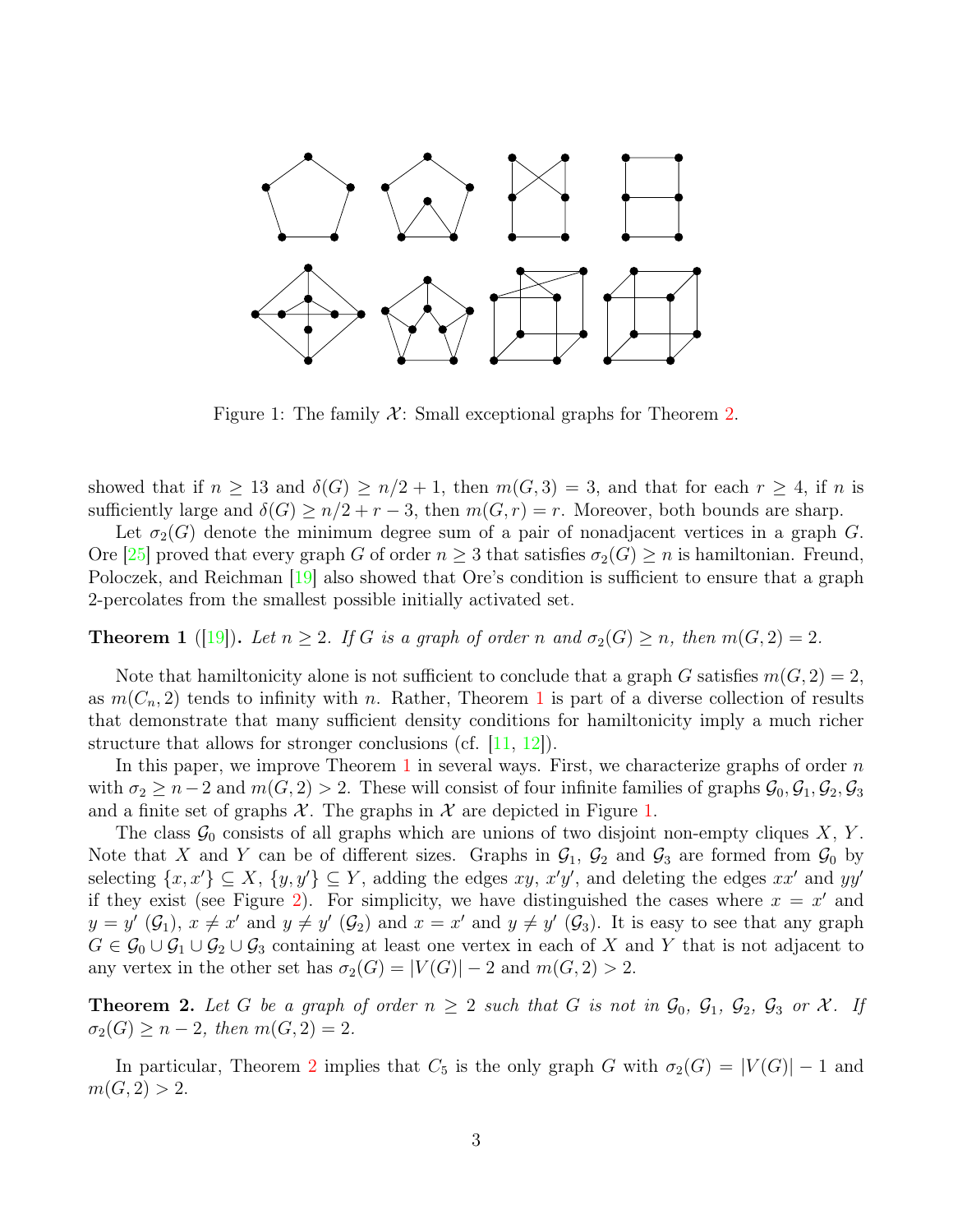

<span id="page-3-0"></span>Figure 2: Examples of graphs in  $\mathcal{G}_0$ ,  $\mathcal{G}_1$ ,  $\mathcal{G}_2$ , and  $\mathcal{G}_3$  for  $n = 10$ .

Second, we prove a degree sequence condition for  $m(G, 2) = 2$ . Let G be a graph with degree sequence  $d_1 \leq \cdots \leq d_n$ . We say that G satisfies Chvátal's condition if

<span id="page-3-3"></span><span id="page-3-1"></span>
$$
d_i \geq i+1
$$
 or  $d_{n-i} \geq n-i$ ,  $\forall i, 1 \leq i < \frac{n}{2}$ . (1.1)

In [\[15\]](#page-12-14), Chvátal proved that a graph G of order  $n \geq 3$  that satisfies Chvátal's condition is hamiltonian.

Here, we show that a slightly weaker Chvátal-type condition implies that  $m(G, 2) = 2$ . We say that a graph  $G$  satisfies the *weak Chvátal condition* if

$$
d_i \geq i+1
$$
 or  $d_{n-i} \geq n-i-1$ ,  $\forall i, 1 \leq i < \frac{n}{2}$ ,  $(1.2)$ 

and prove the following.

<span id="page-3-2"></span>**Theorem 3.** If G is a graph with degree sequence  $d_1 \leq \cdots \leq d_n$  that satisfies the weak Chvátal condition [\(1.2\)](#page-3-1), then either  $m(G, 2) = 2$  or one of the following holds:

- $G$  is disconnected,
- G contains two vertices of degree one and  $G \notin \{P_2, P_3\}$ , or
- G is  $C_5$ .

We denote the path on k vertices by  $P_k$  and the cycle on k vertices by  $C_k$ . Much as Chvátal's Theorem implies Ore's Theorem for hamiltonicity, each of Theorems [2](#page-2-0) or [3](#page-3-2) implies Theorem [1.](#page-2-1)

### 1.2 Notation

Let G be a graph and let  $U \subseteq V(G)$  and let  $v \in V$ . We denote by  $G[U]$  the subgraph of G induced by U. The notation  $\Delta(G)$  means the maximum degree of G and  $N(v)$  is the set of neighbors of v. We denote by  $N_U(v)$  the set of neighbors in U, that is  $N(v) \cap U$ . The notation  $d(v)$  means the degree of v and  $d_U(v)$  is  $|N_U(v)|$ .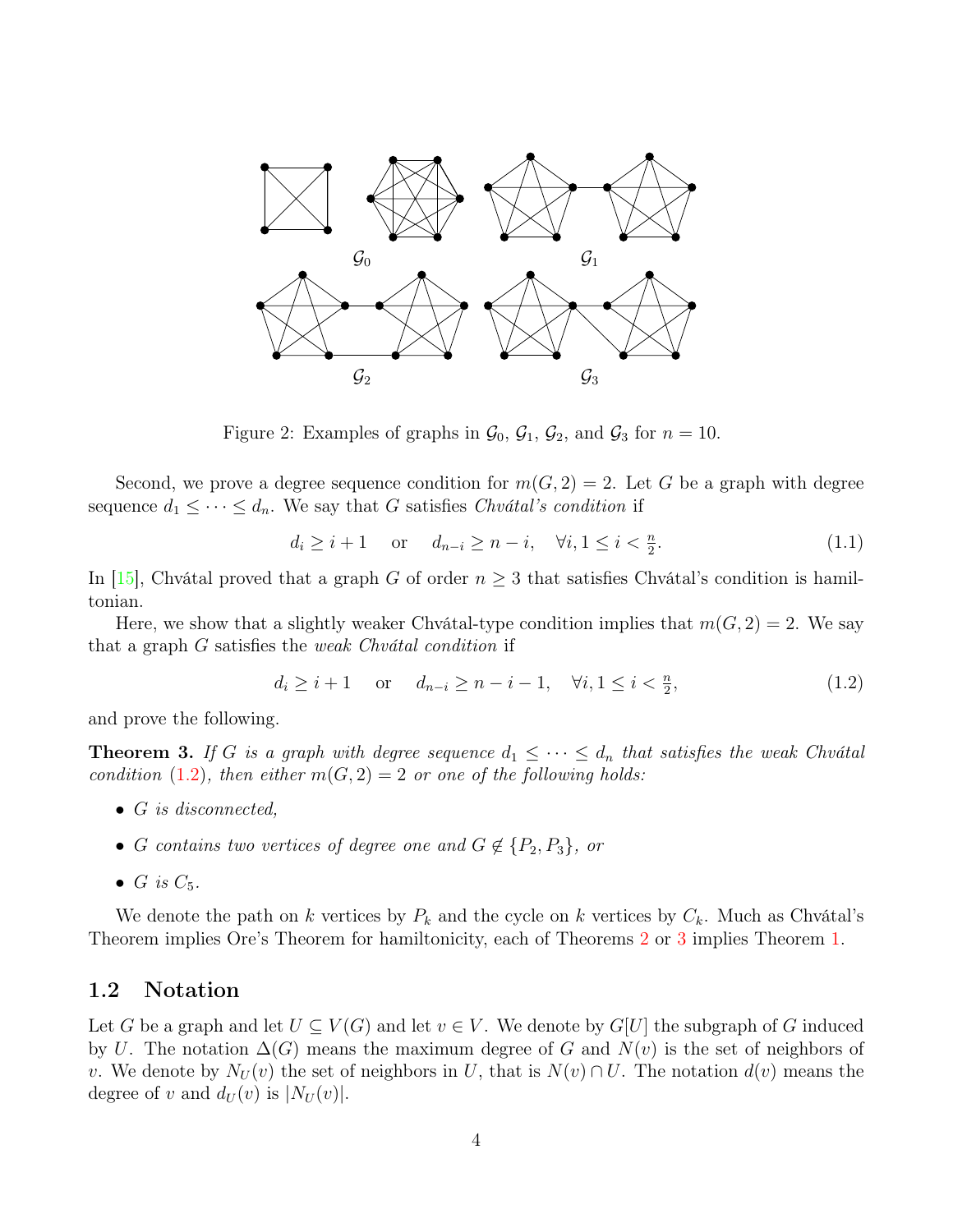### 2 Proof of Theorem [2](#page-2-0)

*Proof.* Let G be a graph of order n with  $\sigma_2(G) \geq n-2$  that is not in one of the exceptional classes  $\mathcal{X}, \mathcal{G}_0, \mathcal{G}_1, \mathcal{G}_2, \text{ or } \mathcal{G}_3$ . Throughout the proof, amongst all subsets of  $V(G)$  that can be activated from a starting set of two vertices, let I (for "infected") have maximum size, and let  $U = V(G) \setminus I$ denote the set of vertices that remain dormant from this starting set. We repeatedly use the following observation that follows from the maximality of I.

<span id="page-4-1"></span>**Observation 4.** Each vertex in U has at most one neighbor in  $I$ .

Notice that our assumption on  $\sigma_2(G)$  implies that  $\Delta(G) \geq (n-2)/2$ .

For  $n \leq 11$ , Nauty [\[24\]](#page-12-15) was utilized to generate all graphs with  $m(G, 2) > 2$ , which is precisely the set X. Thus, we may assume that  $n \geq 12$  as we proceed. Further, if G is disconnected, the degree sum condition guarantees that G has exactly two complete components and so  $G \in \mathcal{G}_0$ , a contradiction. We may therefore assume that  $G$  is connected. The following sequence of claims establishes some important facts about the size and structure of I and U.

<span id="page-4-0"></span>Claim 5.  $|I| > \frac{n}{2}$  $\frac{n}{2}$  and  $G[U]$  is complete.

*Proof.* First we show  $|I| \geq 4$ . Suppose for a contradiction that  $|I| < 4$ . If G contains a triangle T, then since G is connected some vertex  $y \in T$  has a neighbor  $y'$  in  $G - T$ . Activating  $y'$  and some  $x \in V(T) \setminus \{y\}$  results in at least 4 activated vertices.

If G contains a  $C_4$ , we can activate the entire cycle starting with either pair of nonadjacent vertices. Hence we may suppose that G contains neither a triangle nor  $C_4$ .

Let w be a vertex with  $d(w) = \Delta(G) \ge (n-2)/2 \ge 5$ . As G is triangle-free,  $N(w)$  is independent. Let x, y and z be distinct neighbors of w and suppose that  $d(x)$ ,  $d(y) \leq d(z)$ . As G contains no  $C_4$ ,  $N(x)$ ,  $N(y)$  and  $N(z)$  intersect pairwise only in w, so that  $d(x)+d(y)+d(z) \leq n-1$ . This, however, is a contradiction, as then  $d(x) + d(y) < n - 2$ , so we may assume that  $|I| \geq 4$ .

Next we establish that  $|I| \geq |U|$ . It suffices to show that  $m(G|U|, 2) = 2$ , which would imply that  $|U| \leq |I|$  since II is maximum among all sets infected by 2 vertices. To that end, let u and v be nonadjacent vertices in U, and recall that every vertex in U has at most one neighbor in  $I$ . Consequently, as  $|I| \geq 4$ ,

$$
d_U(u) + d_U(v) \ge d(u) - 1 + d(v) - 1 \ge n - 4 \ge |U|.
$$

Thus,  $m(G[U], 2) = 2$  by Theorem [1,](#page-2-1) so  $|U| \leq |I|$ . Therefore, the first condition  $|I| > \frac{n}{2}$  $\frac{n}{2}$  holds unless  $|U| = |I| = \frac{n}{2}$  $\frac{n}{2}$ . We will deal with this case after establishing  $G[U]$  is complete.

Suppose  $G[U]$  is not a complete graph, and let u and v be nonadjacent vertices in U. Then, as  $|U| \leq \frac{n}{2},$ 

$$
d_U(u) + d_U(v) \le 2(|U| - 1) \le n - 2,
$$

which is a contradiction unless equality holds. If equality holds, then  $U$  induces a complete graph on exactly  $\frac{n}{2}$  vertices minus a matching M, where every vertex on M has a neighbor in I. Notice that in this case,  $G[U]$  percolates from any choice of two vertices in U (since  $\frac{n}{2} \geq 5$ ). Activating two neighbors of a vertex on  $M$  – one in I and one in  $U$  – results in at least  $|U|+1$  activated vertices, a contradiction to  $|I| = \frac{n}{2}$  $\frac{n}{2}$  being maximum. Therefore,  $G[U]$  must be a complete graph.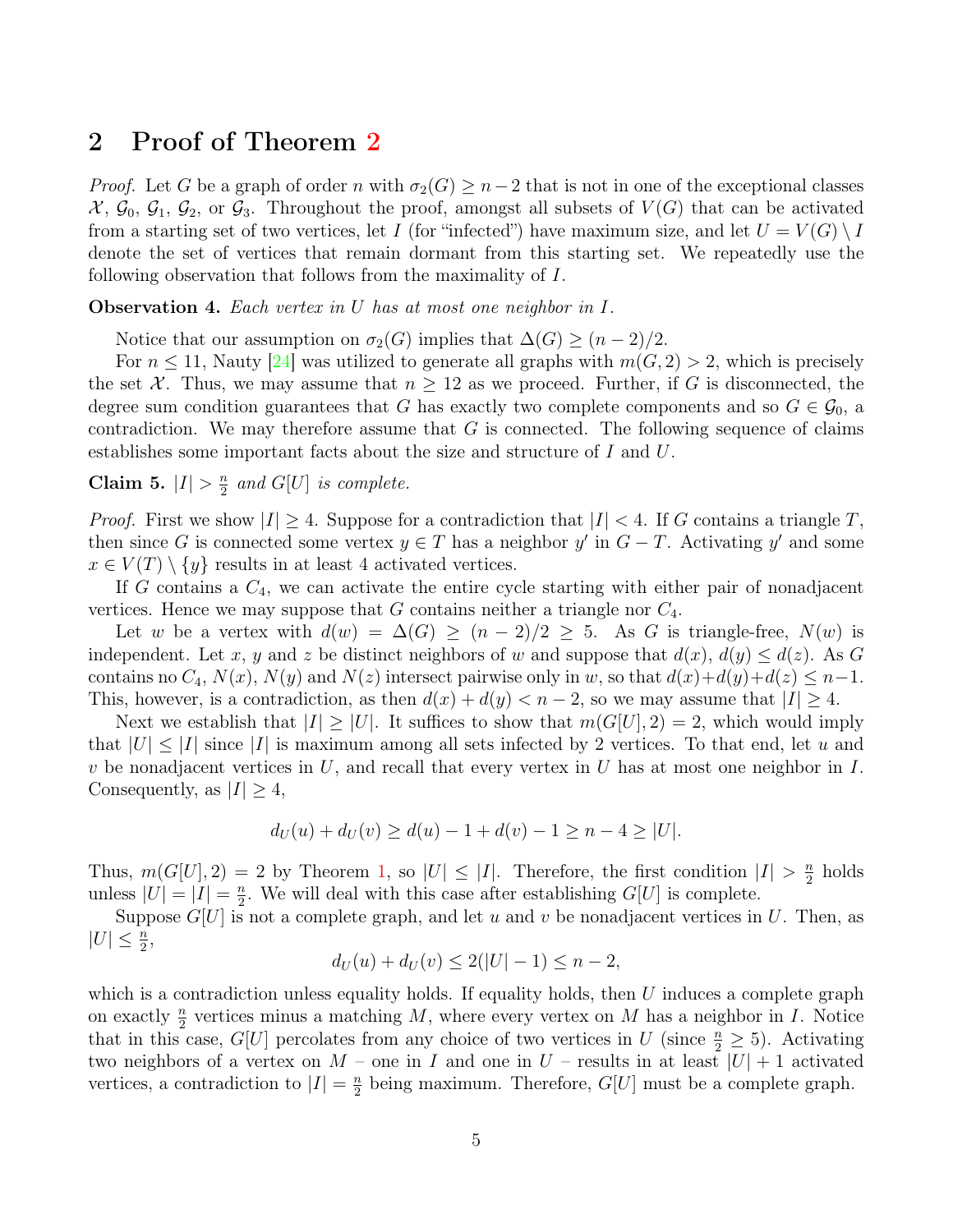We finally return to the case where  $|U| = |I| = \frac{n}{2}$  $\frac{n}{2}$ . Let  $v \in I$  have a neighbor u in U. For any z in  $U \setminus \{u\}$ , initially activating  $\{v, z\}$  leads to (at least) the activation of  $U \cup \{v\}$ , contradicting the maximality of  $|I|$  and establishing Claim [5.](#page-4-0)  $\Box$ 

Partition I into sets  $I_0$  and  $I_1$ , where  $I_1$  are those vertices with at least one neighbor in U, so that vertices in  $I_0$  have no neighbors in U. Since  $|I| > |U|$ , and no vertex in U has more than one neighbor in I, there exists a vertex  $w \in I_0$ . Let  $u \in U$  and observe that

$$
n - 2 \le d(w) + d(u) \le |I| - 1 + |U| = n - 1.
$$

Hence w has at most one non-neighbor in I, so that  $G[I_0]$  is a complete graph minus a matching. Consequently, if any three vertices in I are activated, then all of  $I_0$  will be activated in the following step of the percolation.

<span id="page-5-0"></span>**Claim 6.** Every vertex in U has exactly one neighbor in  $I$ .

*Proof.* By Observation [4,](#page-4-1) it suffices to show that each vertex in U has at least one neighbor in I. Suppose otherwise, so that there exists  $z \in U$  with no neighbors in I, and therefore there are at least two vertices  $w_1$  and  $w_2$  in  $I_0$ . Then

$$
n - 2 \le d(w_i) + d(z) \le |I| - 1 + |U| - 1 = n - 2
$$

for  $i \in \{1,2\}$ . Hence  $d(w_1) = d(w_2) = |I| - 1$  and  $w_1, w_2$  are adjacent to all vertices of I. Let  $v \in I$ and  $u \in U$  be adjacent vertices. If we initially activate  $\{w_1, u\}$ , this in turn would activate at least  $I \cup \{u\}$ , contradicting the maximality of |I|. Consequently, every vertex in U has a neighbor in I, establishing Claim [6.](#page-5-0)  $\Box$ 

#### <span id="page-5-1"></span>Claim 7.  $|I_1| \geq 2$ .

*Proof.* Suppose, towards a contradiction, that  $\{v\} = I_1$ , so that v is adjacent to all vertices in U. If  $x_1$  and  $x_2$  in  $N_I(v)$  are adjacent, then for any  $u \in U$ , initially activating  $\{x_1, u\}$  results in at least three vertices in I being activated. This ultimately results in the activation of at least  $I \cup \{u\}$ , contradicting the maximality of  $|I|$ .

Hence  $N_I(v)$  is an independent set in  $I_0$ , so it has size at most two. Thus  $I_0$  induces either a complete graph with exactly one vertex adjacent to  $v$ , or a complete graph with some edge ab deleted and v adjacent to only a and b. As U is a clique by Claim [5,](#page-4-0) we conclude that  $G \in \mathcal{G}_1 \cup \mathcal{G}_3$ , a contradiction. This proves Claim [7.](#page-5-1)  $\Box$ 

#### <span id="page-5-2"></span>**Claim 8.** There is some vertex in  $I_1$  with at least two neighbors in U. Hence  $|U| > |I_1|$ .

*Proof.* By Claims [6](#page-5-0) and [7](#page-5-1) we may assume that  $|I_1| \geq 2$ , and further, towards a contradiction, that the edges between I and U form a matching. Recall also that  $G \notin \mathcal{G}_1 \cup \mathcal{G}_3$ . If  $p \in I_1$ , then since  $|I_1| \geq 2$  there is some vertex in U not adjacent to p, implying that  $d(p) \geq n-2-|U| = |I|-2$ . Hence p, and therefore any vertex in I, has at most two non-neighbors in  $I - \{v\}$ . Since  $n \ge 12$ , we have  $|I| \geq 7$ , so that  $d_I(p) \geq 5$ . Further, as every vertex in I is nonadjacent to at most two other vertices in I, there is an edge  $w_1w_2$  in  $N_I(p)$ , and there must be a vertex  $w_3$  in I with at least two neighbors in  $\{w_1, w_2, p\}.$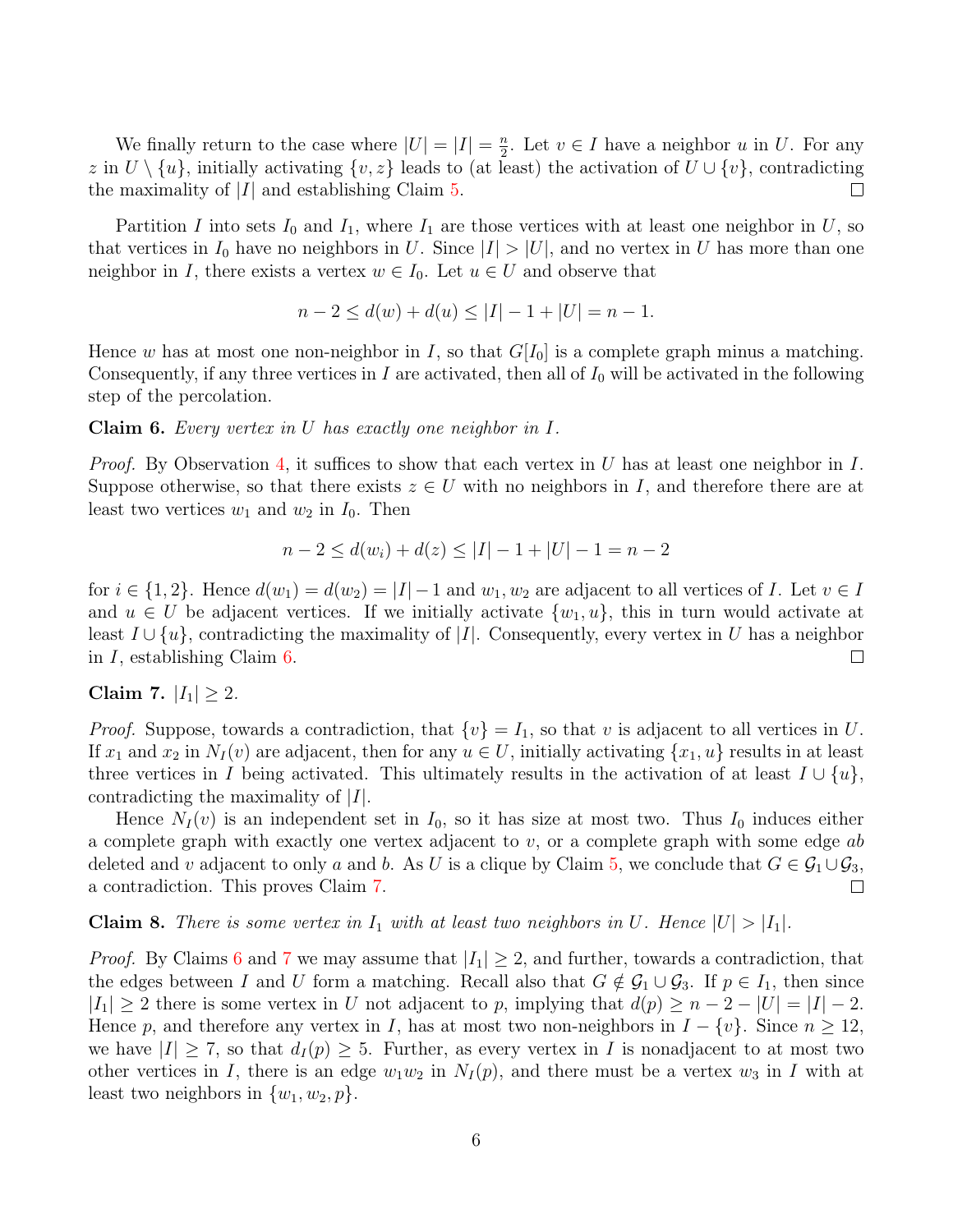

<span id="page-6-1"></span>Figure 3: The situation in Claim [9.](#page-6-0)

Let  $u \in N_U(p)$  and consider the percolation that occurs if the initially activated set is  $\{w_1, u\}$ . In the first step, p activates, followed by  $w_2$  and  $w_3$ . This gives four active vertices  $W = \{p, w_1, w_2, w_3\}$ in I. As every vertex in I has at most two non-neighbors in W, at a minimum  $I \cup \{u\}$  becomes active, contradicting the maximality of  $|I|$ . This concludes the proof of Claim [8.](#page-5-2)  $\Box$ 

<span id="page-6-0"></span>**Claim 9.** Let  $v \in I_1$  have at least two neighbors in U and let u be one such neighbor. Also, let D be a subset of I containing at least three vertices, including v, and let  $x \in I_1 \setminus \{v\}$ . The following hold:

- (1) There is no set of size 2 that activates  $U \cup D$ ;
- (2)  $N_I(v)$  is an independent set;
- (3) If there is a vertex y in  $N_I(v) \cap I_1$ , then y is the only neighbor of v in I;
- $(4)$  v and x have no common neighbor;
- (5)  $|N_I(v)| = 1$ ,  $I_1 = \{v, x\}$  and x has exactly one neighbor in U.

*Proof.* Before we begin, it is useful to note that if u and v are activated, then so too will be all of U, as  $G[U]$  is complete. Also, the proofs of  $(1)$ – $(5)$  are illustrated in Figure [3.](#page-6-1)

(1): Suppose that  $U \cup D$  can be activated starting from two vertices, a and b. Let  $w \in I_0$ . By Claim [7](#page-5-1) and applying the bound on  $\sigma_2(G)$  to w and u, the vertex w can have at most one nonneighbor in  $G[I]$ . Hence, w has at least two neighbors in D and so becomes activated as well. Thus, the set of vertices activated starting with  $\{a, b\}$  contains  $U \cup I_0 \cup \{v\}$ . Since  $|U| > |I_1|$  by Claim [8,](#page-5-2) we obtain a contradiction to the maximality of  $|I| = |I_0 \cup I_1|$ .

(2): Suppose otherwise, and let  $w_1$  and  $w_2$  be adjacent vertices in  $N_I(v)$ . Consider initially activating  $\{w_1, u\}$ . In the first three steps, all of  $\{u, v, w_1, w_2\} \cup U$  is activated, contradicting (1) with  $D = \{v, w_1, w_2\}.$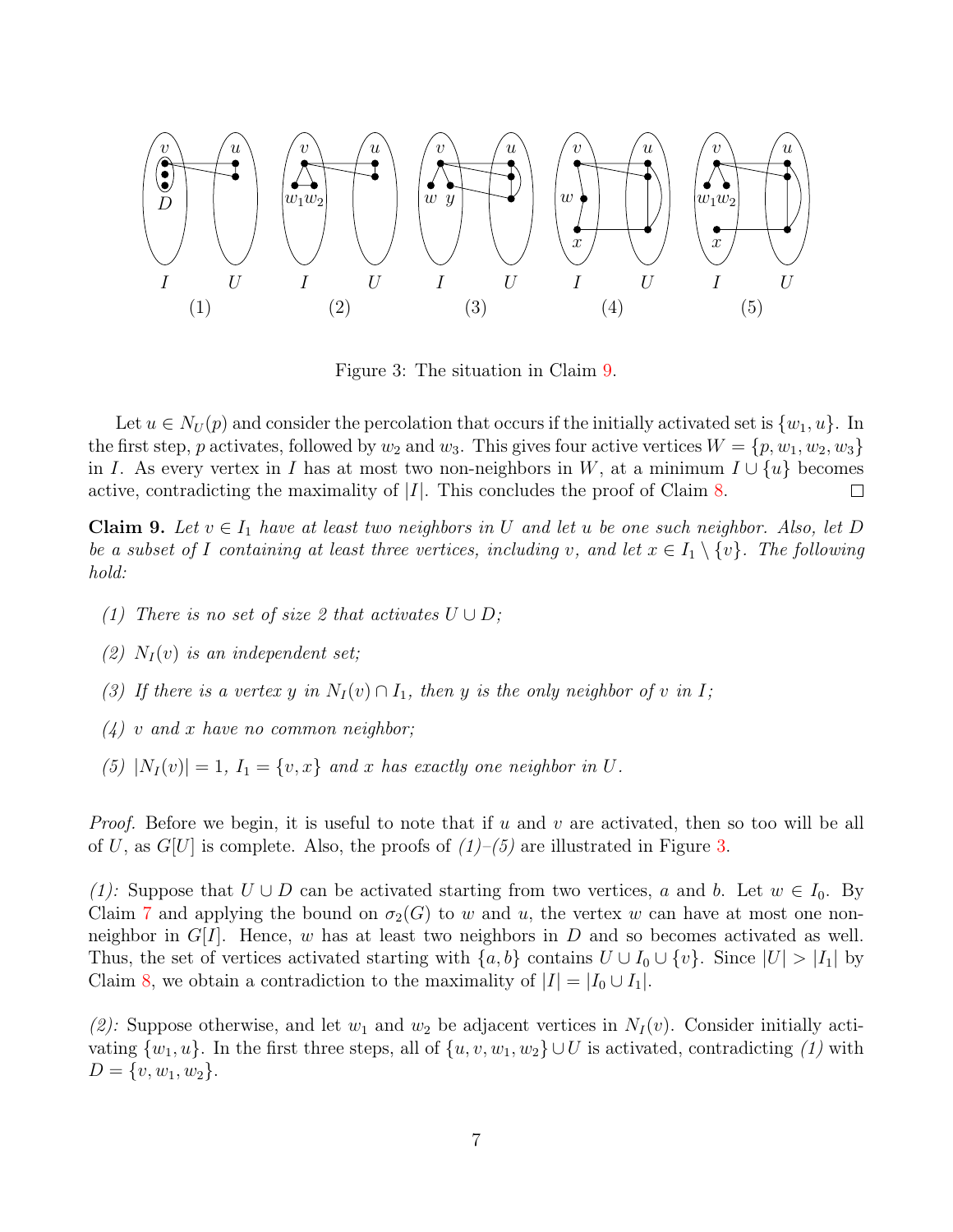(3): Assume otherwise, that v has two neighbors y and w in I, where y has a neighbor in U. Initially activating  $\{w, u\}$  activates v in the first step, and U in the step that follows. Consequently, y is activated, contradicting (1) with  $D = \{v, w, y\}.$ 

(4): Let x be in  $I_1 \setminus \{v\}$ , as given, and assume that w is a common neighbor of v and x. Initially activating  $\{w, u\}$  then activates v, x and the entirety of U in four iterations, again contradicting (1).

(5): Suppose first that  $w_1$  and  $w_2$  are distinct neighbors of v in I. By (2), (3) and (4), they are nonadjacent, they have no neighbors in U, and neither is adjacent to x. Then  $d(w_1) + d(u) \leq$  $|I| - 3 + |U| = n - 3$ , a contradiction. Hence  $|N_I(v)| \leq 1$ .

By Claims [5](#page-4-0) and [8,](#page-5-2)  $|I| - 1 \geq |U| \geq |I_1| + 1$ . Hence  $|I_0| \geq 2$  and there exists  $w \in I_0 \setminus N(v)$ . Applying  $\sigma_2(G) \geq n-2$  to nonadjacent vertices v and w we obtain

$$
|I| - 2 + d(v) \ge d(w) + d(v) \ge n - 2 = |U| + |I| - 2.
$$

Hence  $|U| \leq d(v)$ . On the other hand  $d(v) \leq |U \setminus N(x)| + 1$ , so  $d(v) = |U|$ . It follows that v is adjacent to all but one vertex of U, so that  $I_1 = \{v, x\}$  and x has exactly one neighbor in U. This completes the proof of Claim [9.](#page-6-0)  $\Box$ 

Claim [9](#page-6-0) implies that G is in  $\mathcal{G}_2 \cup \mathcal{G}_3$ , the final contradiction needed to complete the proof of Theorem [2.](#page-2-0)  $\Box$ 

### 3 Proof of Theorem [3](#page-3-2)

*Proof.* For  $n \leq 12$ , Theorem [3](#page-3-2) was verified using Nauty [\[24\]](#page-12-15), so throughout the proof, we may assume that  $n \geq 13$ . Suppose then that G is a graph of order n that satisfies the weak Chvátal condition [\(1.2\)](#page-3-1). Further, by way of contradiction, suppose that  $m(G, 2) > 2$  and that G is connected and has at most one vertex of degree 1. Also, let  $V(G) = \{v_1, v_2, \ldots, v_n\}$ , where  $d(v_i) = d_i$ and  $d_i \leq d_j$  whenever  $i \leq j$ , and let L be the set of vertices of degree at least  $\frac{n-1}{2}$ .

If G satisfies the full Chvátal condition  $(1.1)$ , one of the following must hold:

- Type 1:  $d(v) \geq \frac{n}{2}$  $\frac{n}{2}$  for all  $v \in L$  and  $|L| > \frac{n}{2}$  $\frac{n}{2}$ , or
- Type 2:  $d(v) > \frac{n}{2}$  $\frac{n}{2}$  for all  $v \in L$  and  $|L| \geq \frac{n}{2}$ .

As one would expect, the weak Chvátal condition  $(1.2)$  results in slightly weaker conclusions. For even  $n, L$  is either Type 1 or

• Type 2<sup>-</sup>:  $d(v) \geq \frac{n}{2}$  $\frac{n}{2}$  for all  $v \in L$  and  $|L| \geq \frac{n}{2}$ .

For odd  $n, L$  is either Type 2 or

• Type 1<sup>-</sup>:  $d(v) \geq \frac{n-1}{2}$  $\frac{-1}{2}$  for all  $v \in L$  and  $|L| \geq \frac{n+1}{2}$ .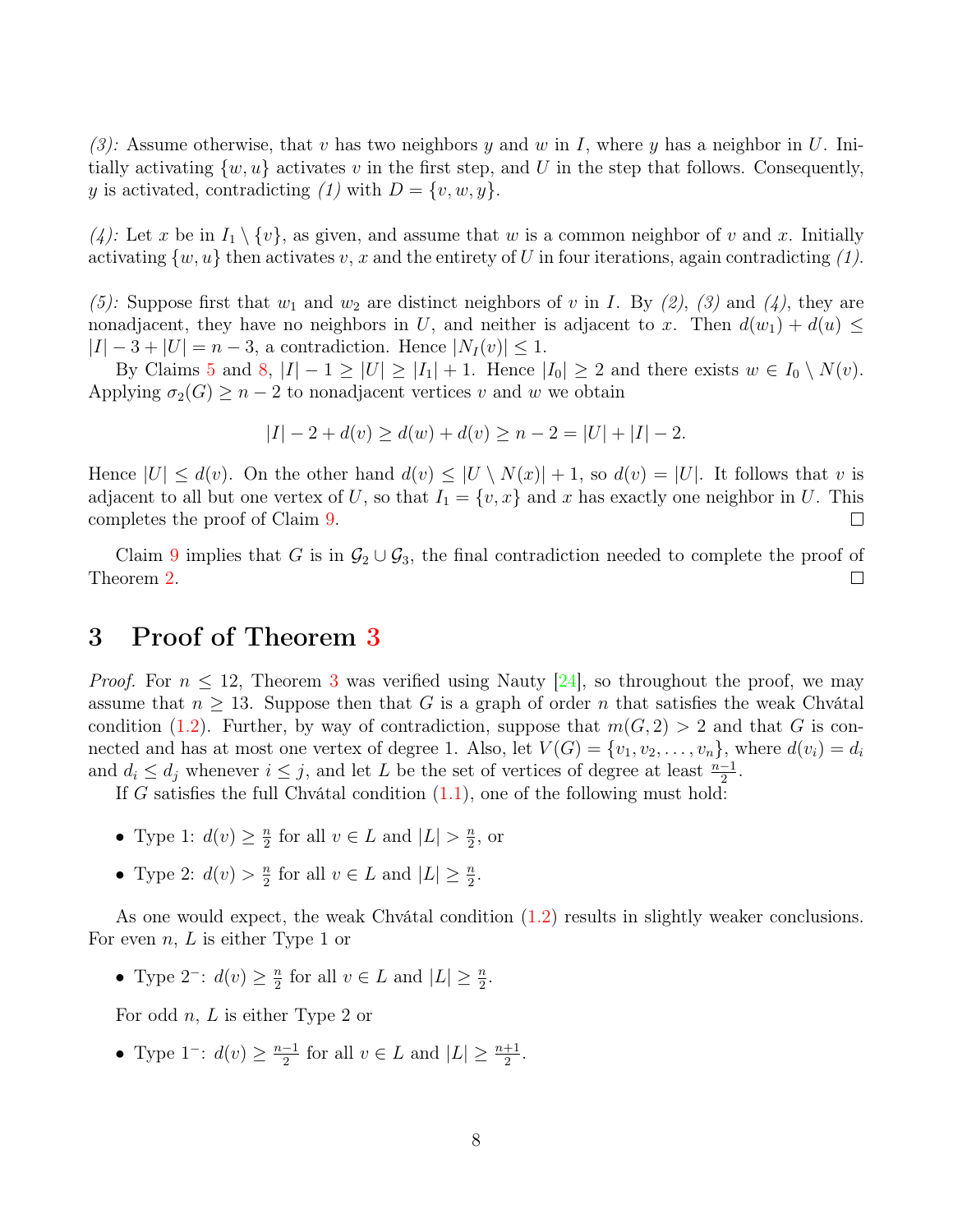In particular, notice that if *n* is even, then  $d(v) \geq \frac{n}{2}$  $\frac{n}{2}$  for all  $v \in L$ , and if *n* is odd, then  $|L| \geq \frac{n+1}{2}.$ 

Let I have maximum size among activated sets starting from two vertices and satisfying  $I \cap L \neq$  $\emptyset$ . Furthermore, let  $U = V \setminus I$ ,  $L_I = L \cap I$  and  $L_U = L \cap U$ . Notice that Observation [4,](#page-4-1) that each vertex in  $U$  has at most one neighbor in  $I$ , holds in this proof as well.

## <span id="page-8-0"></span>Claim 10.  $|I| \leq \frac{n}{2}$ .

*Proof.* Suppose, towards a contradiction, that  $|I| > \frac{n}{2}$  $\frac{n}{2}$ , so that  $|U| < \frac{n}{2}$  $\frac{n}{2}$ . Let  $u \in U$  and note that since u has at most one neighbor in I,  $d(u) \leq |U|$ , which implies that  $d(v_{|U|}) \leq |U|$ . The weak Chvátal condition [\(1.2\)](#page-3-1) then implies that  $d(v_{n-|U|}) \geq n - |U| - 1$ . Let  $X = \{v_{n-|U|}, \ldots, v_n\}$ , so that  $d(v) \geq n - |U| - 1 = |I| - 1 \geq |U|$  for all  $v \in X$ . Note  $|X| = |U| + 1$ . Up to relabeling the vertices, while maintaining the order of their degrees, we may assume that  $X \subseteq I$ .

Suppose that there are vertices v and w in X with no neighbors in U, implying that they have degree equal to  $|I| - 1$  in I. Let  $u \in U$  have a neighbor in I. Initially activating  $\{v, u\}$ then activates w in the second round and consequently activates  $I \cup \{u\}$ , which contradicts the maximality of |I|. Thus there is at most one vertex  $v \in X$  with no neighbors in U.

Since  $|X| = |U| + 1$ , v is the unique member of X that has no neighbors in U and every  $w \in X \setminus \{v\}$  has exactly one neighbor in U. Let  $w \in X \setminus \{v\}$  and let  $u \in U$  be adjacent to w. Initially activating  $\{v, u\}$  activates w in the first round, followed by all vertices in  $I \cap N(w)$ . By the maximality of |I| and the fact that  $|N(w) \cap I| \geq |I| - 2$ , there is exactly one vertex  $z \in I$  that is not adjacent to w. Moreover, z is adjacent only to v in I, otherwise it becomes active.

If z had a neighbor in U, then there would be two vertices in X with no neighbors in U. Hence z is a vertex of degree one. If u has a neighbor  $u'$  in U, then u' has a neighbor in X, and hence also activates since all of X is activated. This would contradict the maximality of  $|I|$ . Hence u is also a vertex of degree one, a contradiction to the assumption that G has at most one vertex of degree one. This concludes the proof of Claim [10.](#page-8-0)  $\Box$ 

#### <span id="page-8-1"></span>Claim 11.  $|I| < \frac{n}{2}$  $\frac{n}{2}$ .

*Proof.* Assume otherwise, then by Claim [10,](#page-8-0)  $|I| = |U| = \frac{n}{2}$  $\frac{n}{2}$ , which implies that *n* is even. If  $u \in L_U$ , then  $d(u) \geq \frac{n}{2}$  $\frac{n}{2}$ . Hence *u* is adjacent to all other vertices in *U* and has exactly one neighbor in I. If  $|L_U| \geq 2$ , let  $u, x \in L_U$ , let  $v \in N_I(u)$  and initially activate  $\{v, x\}$ . It follows that all of U is activated by the end of the second round. Because this activates  $U \cup \{v\}$ , it contradicts the maximality of I.

Suppose then, that  $|L_U| \leq 1$ , so that  $|L_I| \geq \frac{n}{2} - 1$ . As *n* is even, every vertex in *L* has degree at least  $\frac{n}{2}$ . Hence every vertex in  $L_I$  has at least one neighbor in U. Since the number of edges between  $\overline{I}$  and  $\overline{U}$  is at most  $\frac{n}{2}$ , there is at most one vertex in  $L_I$  with more than one neighbor in U and all the other vertices of  $L_I$  are complete to I. Hence  $G[I]$  is either a complete graph or a complete graph minus an edge, and all but at most one vertex in I has a neighbor in U.

As  $|I| = \frac{n}{2} \ge 4$ , there are vertices v and w in I such that both vertices are adjacent to all of I, save themselves, and v has a neighbor u in U. Activating u and w results in activating  $I \cup \{u\}$ , contradicting the maximality of I. This concludes the proof of Claim [11.](#page-8-1)  $\Box$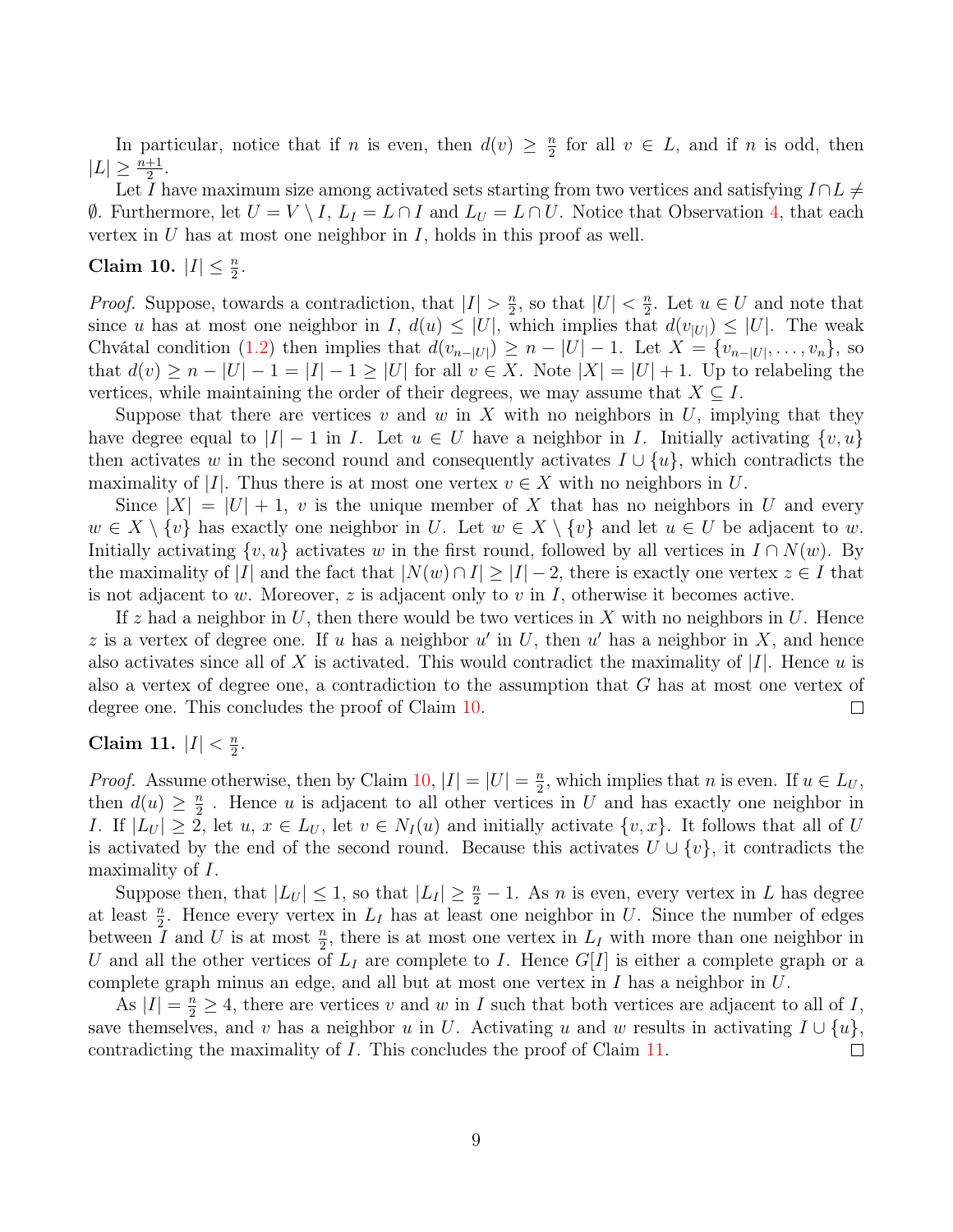Let

$$
p = \frac{n}{2} - |I| \ge \frac{1}{2}.
$$

Notice that  $p$  is an integer if  $n$  is even.

<span id="page-9-0"></span>Claim 12.  $|L_U| \geq 3$ .

*Proof.* If  $p \geq 3$ , the claim follows from  $|L_I| \leq |I| \leq \frac{n}{2} - 3$  and  $|L_I| + |L_U| \geq \frac{n}{2}$ . We assume for contradiction that  $|L_U| \leq 2$ . We distinguish the following three cases based on the parity of n and p being  $\frac{1}{2}$ .

**Case 1:** *n* is even and  $p > \frac{1}{2}$ .

Since *n* is even, for every  $v \in L_I$ , we have  $d_U(v) \geq p+1$ . Every vertex in U has at most one neighbor in I, so  $|U| \ge |L_I|(p+1)$ . Since  $|L_U| \le 2$ , we get  $|L_I| \ge |L|-2 \ge \frac{n}{2}-2$ . Therefore,

$$
\frac{n}{2} - 2 \le |L_I| \le \frac{|U|}{p+1} = \frac{n/2 + p}{p+1}.
$$

However, if  $p \in \{1, 2\}$ , this inequality fails, a contradiction.

**Case 2:** *n* is odd and  $p > \frac{1}{2}$ .

Since *n* is odd and  $p > \frac{1}{2}$ , for every  $v \in L_I$ , we have  $d_U(v) \geq p + \frac{1}{2}$  $\frac{1}{2}$ . Every vertex in U has at most one neighbor in I, so  $|U| \ge |L_I|(p+1/2)$ . Since  $|L| \ge \frac{n+1}{2}$ , we obtain  $|L_I| \ge \frac{n-3}{2}$ . Therefore,

$$
\frac{n-3}{2} \le |L_I| \le \frac{|U|}{p+1/2} = \frac{n/2+p}{p+1/2}.
$$

However, if  $p \in \{\frac{3}{2}, \frac{5}{2}\}$  $\frac{5}{2}$ , this inequality fails, a contradiction.

**Case 3:**  $p = \frac{1}{2}$ .

Since  $p = \frac{1}{2}$ ,  $n^2$  $\frac{1}{2}$ ,  $n$  is odd. In this case,  $|I| = \frac{n-1}{2}$  $\frac{-1}{2}$  and  $|L_I| \geq |L| - 2 \geq \frac{n-1}{2} - 1$ .

Every vertex in  $L_I$  has degree at least  $\frac{n-1}{2}$ , and therefore must have a neighbor in U. Since every vertex in U has at most one neighbor in I, there are at most  $\frac{n+1}{2}$  edges between  $L_I$  and U. Hence there are at most two vertices in  $L_I$  with more than one neighbor in U. If there are two such vertices in  $L<sub>I</sub>$ , then both have exactly two neighbors in U. If there is exactly such vertex in  $L_I$ , then it has at most three neighbors in U.

Consequently, I is a complete graph of order at least 5 with the exception either a single edge or two incident edges. As each vertex in  $L_I$  has at least one neighbor in U, it is straightforward to select two vertices that, when initially activated, activate all of  $I$  and at least one vertex in  $U$ . This concludes the proof of Claim [12.](#page-9-0)  $\Box$ 

#### <span id="page-9-1"></span>Claim 13.  $L_U$  is a clique.

*Proof.* Assume otherwise, and let u and v be nonadjacent vertices in  $L_U$ . We claim that initially activating u and v generates a contradiction to the maximality of I.

As every vertex in U has at most one neighbor in I, both u and v have at least  $\frac{n-1}{2} - 1$  neighbors among the other  $\frac{n}{2} + p - 2$  vertices of U. Let r be the number of vertices in U that are common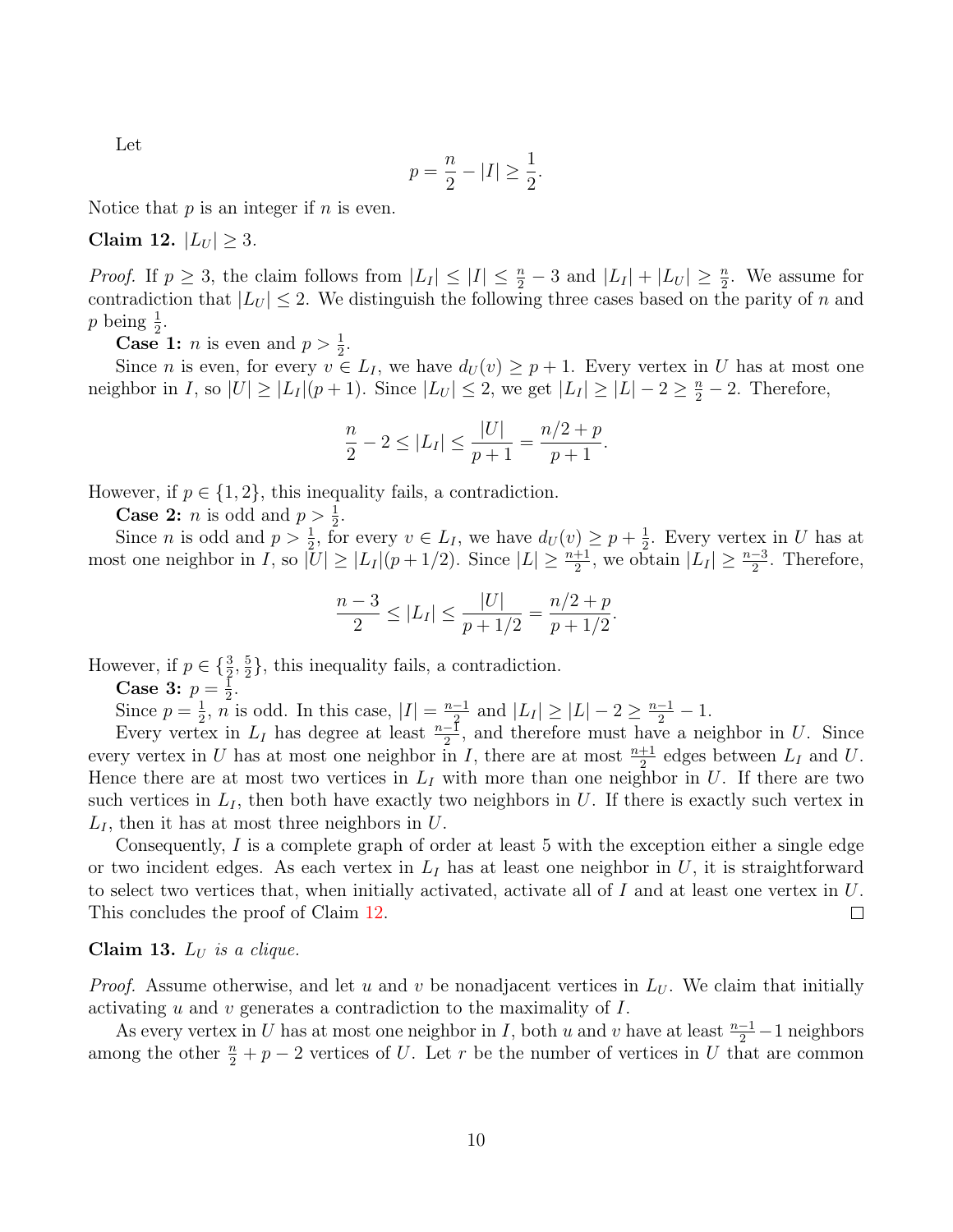neighbors of  $u$  and  $v$ . Counting edges from  $u$  and  $v$ , we obtain

$$
d(u) - 1 + d(v) - 1 \le 2r + (|U \setminus \{u, v\}| - r)
$$
  
 
$$
2\left(\frac{n-1}{2} - 1\right) \le 2r + \left(\frac{n}{2} + p - 2 - r\right)
$$
  
\n
$$
\frac{n}{2} - p - 1 \le r
$$

Together with  $\{u, v\}$ , a total of  $r + 2 \geq \frac{n}{2} - p + 1 = |I| + 1$  vertices become activated by the second round, contradicting the maximality of  $\overline{I}I$  and proving Claim [13.](#page-9-1)  $\Box$ 

<span id="page-10-0"></span>Claim 14. Vertices in  $L_U$  have no neighbors in  $I$ .

*Proof.* Suppose for a contradiction that  $v \in I$  and  $u \in L_U$  are adjacent. Let w and z be two vertices in  $L_U$  aside from u, which exist by Claim [12.](#page-9-0) Initially activate the set  $\{v, w\}$ . In the first round, u activates, and in the second round, the remainder of  $L_U$ , including z, activates.

Counting edges from  $u, w$ , and  $z$  to the remainder of  $U$ , and letting r denote the number of vertices adjacent to at least two of  $u, w$  or  $z$ , we get

$$
d(u) - 3 + d(z) - 3 + d(w) - 3 \le 3r + (|U \setminus \{u, v, w\}| - r)
$$
  

$$
3\left(\frac{n-1}{2} - 3\right) \le 3r + \left(\frac{n}{2} + p - 3 - r\right)
$$
  

$$
n - p - 7.5 \le 2r
$$
  

$$
\frac{n}{2} - \frac{p}{2} - 3.75 \le r
$$

When we include u, v, w, and z, we see that there are at least  $\frac{n}{2} - \frac{p}{2} + 0.25$  activated vertices. This contradicts the maximality of  $|I| = \frac{n}{2} - p$  and concludes the proof of Claim [14.](#page-10-0)

To finish the proof, let u,  $w, z \in L_U$  and initially activate the set  $\{z, w\}$ , so that u is activated in the first round. By counting edges from  $\{u, w, z\}$  to  $U \setminus \{u, w, z\}$ , and again letting r denote the number of vertices in  $U \setminus \{u, w, z\}$  that are adjacent to at least two vertices in  $\{u, w, z\}$ , we get

$$
d(u) - 2 + d(z) - 2 + d(w) - 2 \le 3r + (|U \setminus \{u, v, w\}| - r)
$$
  

$$
3\left(\frac{n-1}{2} - 2\right) \le 3r + \left(\frac{n}{2} + p - 3 - r\right)
$$
  

$$
n - p - 4.5 \le 2r
$$
  

$$
\frac{n}{2} - \frac{p}{2} - 2.75 \le r
$$

Together with u, w, and z, we get at least  $\frac{n}{2} - \frac{p}{2} + 0.25$  activated vertices, the final contradiction to the maximality of  $|I|$  necessary to complete the proof of Theorem [3.](#page-3-2)  $\Box$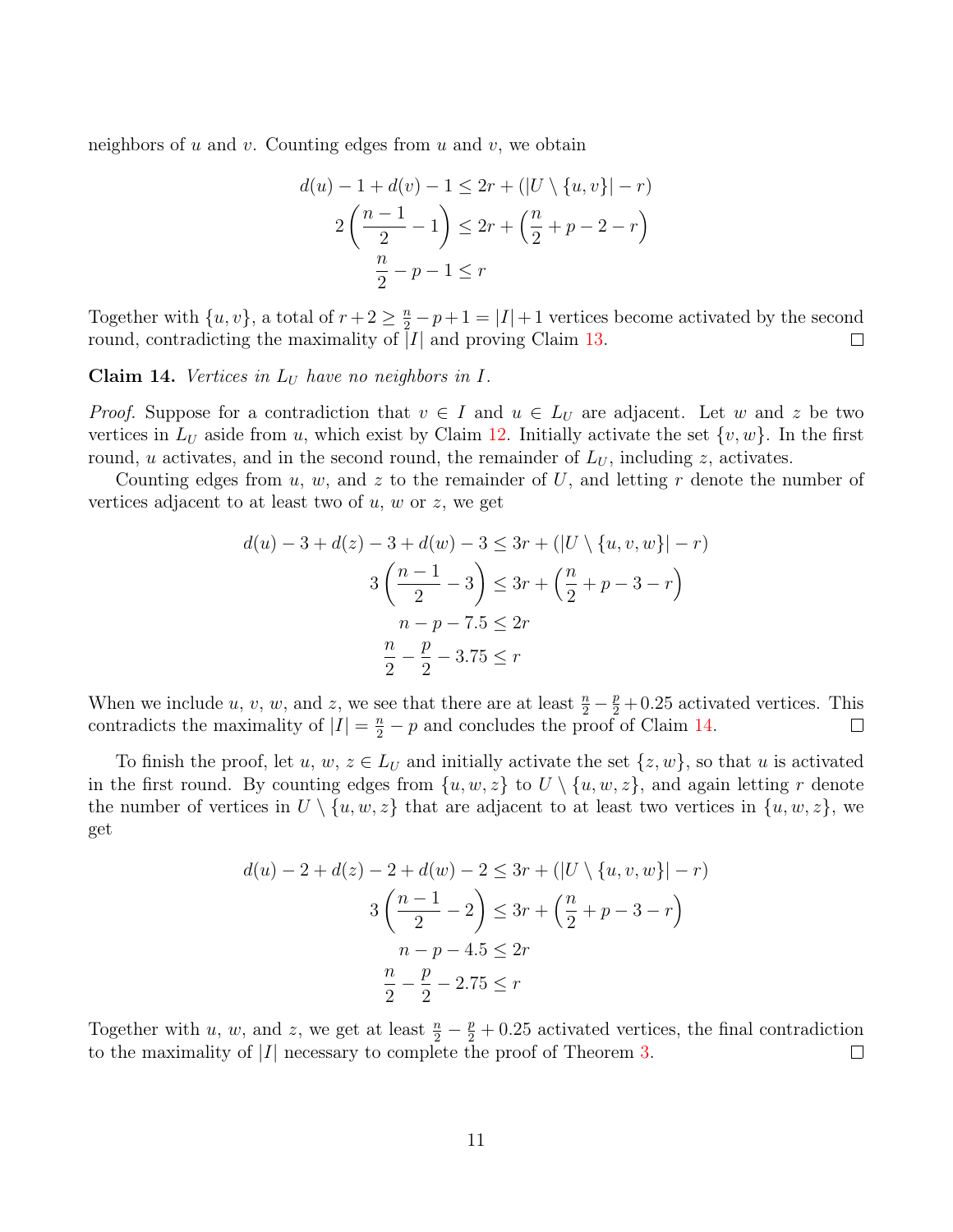### Conclusion

Theorem [3](#page-3-2) gives a sharp degree condition that ensures that a graph G satisfies  $m(G, 2) = 2$ , in that it provides a class of graphs that demonstrates the sharpness of the weak Chvátal condition for this property. However, Chvátal-type conditions are often shown to be best possible in a different manner, which gives rise to a perhaps challenging open problem related to the work in this paper.

Let  $S = (d_1, \ldots, d_n)$  and  $S' = (d'_1, \ldots, d'_n)$  be sequences of real numbers. We say that S *majorizes* S', and write  $S \succeq S'$ , if  $d_i \geq d'_i$  for every i. A sufficient degree condition C for a graph property  $P$  is monotone best possible if whenever C does not ensure every realization of a degree sequence  $\pi$  has property  $\mathcal{P}$ , there is some graphic sequence  $\pi' \succeq \pi$  such that  $\pi'$  has a realization without property  $\mathcal{P}$ .

The Chvátal condition is a monotone best possible degree condition for hamiltonicity [\[15\]](#page-12-14), and  $\boxed{9}$  is a thorough survey of monotone best possible degree criteria for a number of graph properties. However, it is easy to show that it is not the case that either the Chvátal condition [\(1.1\)](#page-3-3) or the weak Chvátal condition [\(1.2\)](#page-3-1) is monotone best possible for the property  $m(G, 2) = 2$ . This gives rise to the following problem:

**Problem 1.** Determine a monotone best possible degree condition for the property " $m(G, 2) = 2$ ".

Acknowledgement: The work in this paper was primarily completed during the 2016 Rocky Mountain - Great Plains Graduate Research Workshop in Combinatorics, held at the University of Wyoming in July 2016. The authors would like to thank Gavin King and Tyrrell McAllister for many fruitful discussions during the workshop, and the University of Wyoming for its hospitality.

## References

- <span id="page-11-4"></span>[1] M. Aizenman and J. L. Lebowitz, Metastability effects in bootstrap percolation, J. Phys. A 21 (1988), no. 19, 3801–3813.
- <span id="page-11-1"></span>[2] H. Amini, R. Cont, and A. Minca, Resilience to contagion in financial networks, Math. Fin. 26 (2016), no. 2, 329–365.
- <span id="page-11-2"></span>[3] J. Balogh and B. Bollobás, Bootstrap percolation on the hypercube, Probab. Theory Related Fields 134 (2006), no. 4, 624–648.
- <span id="page-11-5"></span>[4] J. Balogh, B. Bollobás, H. Duminil-Copin, and R. Morris, The sharp threshold for bootstrap percolation in all dimensions, Trans. Amer. Math. Soc. 364 (2012), no. 5, 2667–2701.
- <span id="page-11-6"></span>[5] J. Balogh, B. Bollobás, and R. Morris, Bootstrap percolation in high dimensions, Combin. Probab. Comput. 19 (2010), no. 5–6, 643–692.
- <span id="page-11-3"></span>[6] J. Balogh, Y. Peres, and G. Pete, Bootstrap percolation on infinite trees and non-amenable groups, Combin. Probab. Comput. 15 (2006), no. 2, 715–730.
- <span id="page-11-0"></span>[7] J. Balogh and G. Pete, Random disease on the square grid, Random Structures Algorithms 134 (1998), no. 3–4, 409–422.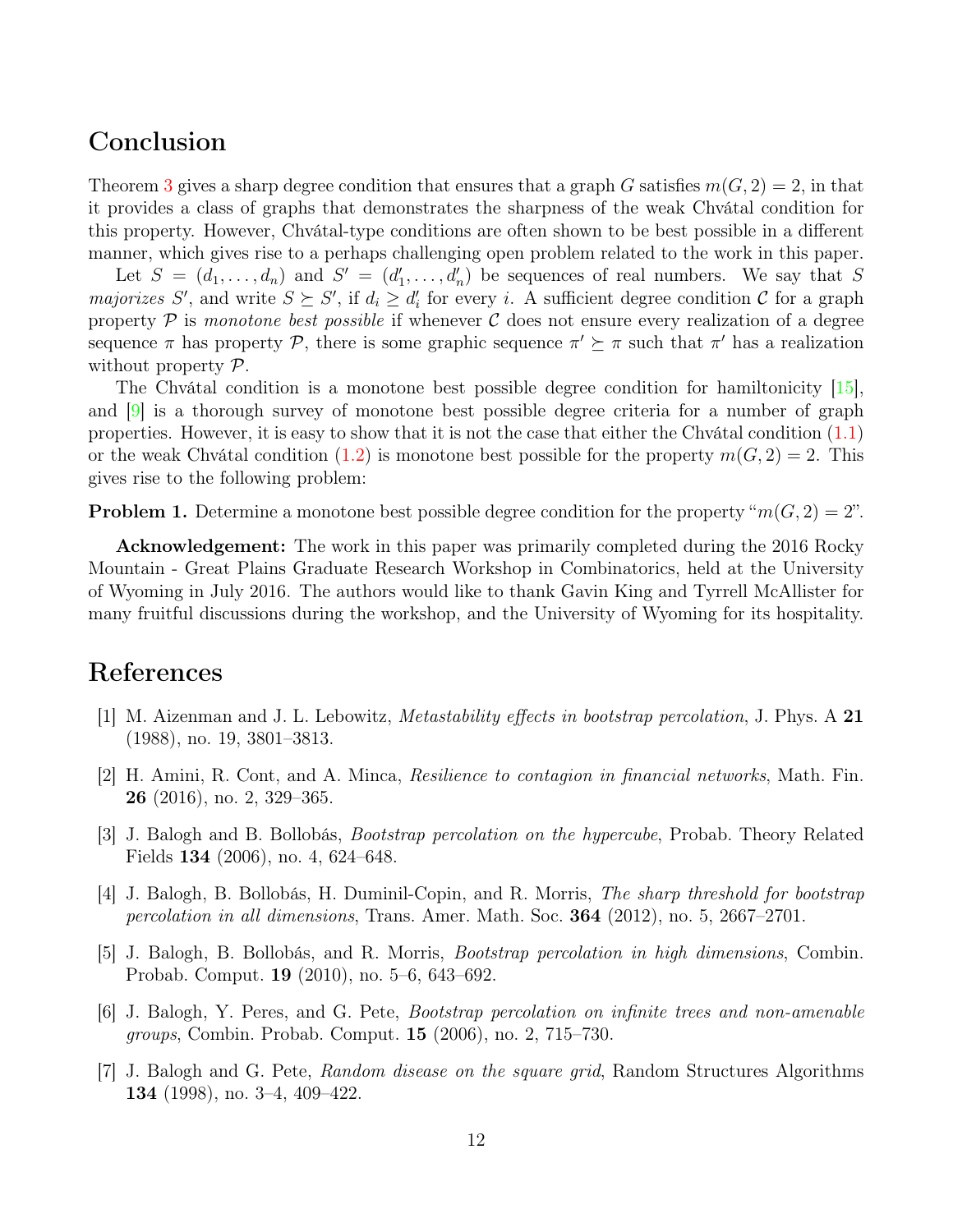- <span id="page-12-4"></span>[8] J. Balogh and B. Pittel, Bootstrap percolation on random regular graphs, Random Structures Algorithms 30 (2007), no. 1–2, 257–286.
- <span id="page-12-16"></span>[9] D. Bauer, H. J. Broersma, J. van den Heuvel, N. Kahl, A. Nevo, E. Schmeichel, D. R. Woodall, and M. Yatauro, Best monotone degree conditions for graph properties: A survey, Graphs Combin. 31 (2015), 1–22.
- <span id="page-12-7"></span>[10] F. Benevides and M. Przykucki, Maximum percolation time in two-dimensional bootstrap percolation, SIAM J. Discrete Math. 29 (2015), no. 1, 224–251.
- <span id="page-12-12"></span>[11] J. A. Bondy, Pancyclic graphs, J. Combin. Theory Ser. B. 11 (1971), 80–84.
- <span id="page-12-13"></span>[12] S. Brandt, G. Chen, R. Faudree, R. Gould, and L. Lesniak, Degree conditions for 2-factors, J. Graph Theory 24 (1997), 165–173.
- <span id="page-12-1"></span>[13] J. Chalupa, P. L. Leath, and G. R. Reich, Bootstrap percolation on a Bethe lattice, J. Phys. C 12 (1979), no. 1, L31–L35.
- <span id="page-12-2"></span>[14] N. Chen, On the approximability of influence in social networks, SIAM J. Discrete Math. 23 (2009), no. 3, 1400–1415.
- <span id="page-12-14"></span>[15] V. Chvátal, On Hamilton's ideals, J. Combin. Theory Ser. B 12 (1972), 163–168.
- <span id="page-12-10"></span>[16] G. A. Dirac, Some theorems on abstract graphs, Proc. London Math. Soc. 2 (1952), 69–81.
- <span id="page-12-0"></span>[17] P. A. Dreyer and F. S. Roberts, Irreversible k-threshold processes: graph-theoretical threshold models of the spread of disease and of opinion, Discrete Appl. Math. 157 (2009), no. 7, 1615– 1627.
- <span id="page-12-5"></span>[18] U. Feige, M. Krivelevich, and D. Reichman, Contagious sets in random graphs, Ann. Appl. Probab., to appear. Preprint, <http://arxiv.org/abs/1602.01751>.
- <span id="page-12-9"></span>[19] D. Freund, M. Poloczek, and D. Reichman, Contagious sets in dense graphs, European J. Combin., to appear. Preprint, <http://arxiv.org/abs/1503.00158>.
- <span id="page-12-11"></span>[20] K. Gunderson, Minimum degree conditions for small percolating sets in bootstrap percolation, Preprint.
- <span id="page-12-6"></span>[21] S. Janson, T. Łuczak, T. Turova, and T. Vallier, Bootstrap percolation on the random graph  $G_{n,p}$ , Ann. Appl. Probab. 22 (2012), no. 5, 1989–2047.
- <span id="page-12-3"></span>[22] D. Kempe, J. Kleinberg, and É. Tardos, Maximizing the apread of influence through a aocial *betwork*, Theory Comput. **11** (2015), no. 4, 105–147.
- <span id="page-12-8"></span>[23] J. Kynčl, B. Lidický, and T. Vyskočil, Irreversible 2-conversion set in graphs of bounded degree, 2014, <http://arxiv.org/abs/1412.4188>.
- <span id="page-12-15"></span>[24] B. D. McKay and A. Piperno, Practical graph isomorphism, II, J. Symbolic Comput. 60 (2014), 94–112.